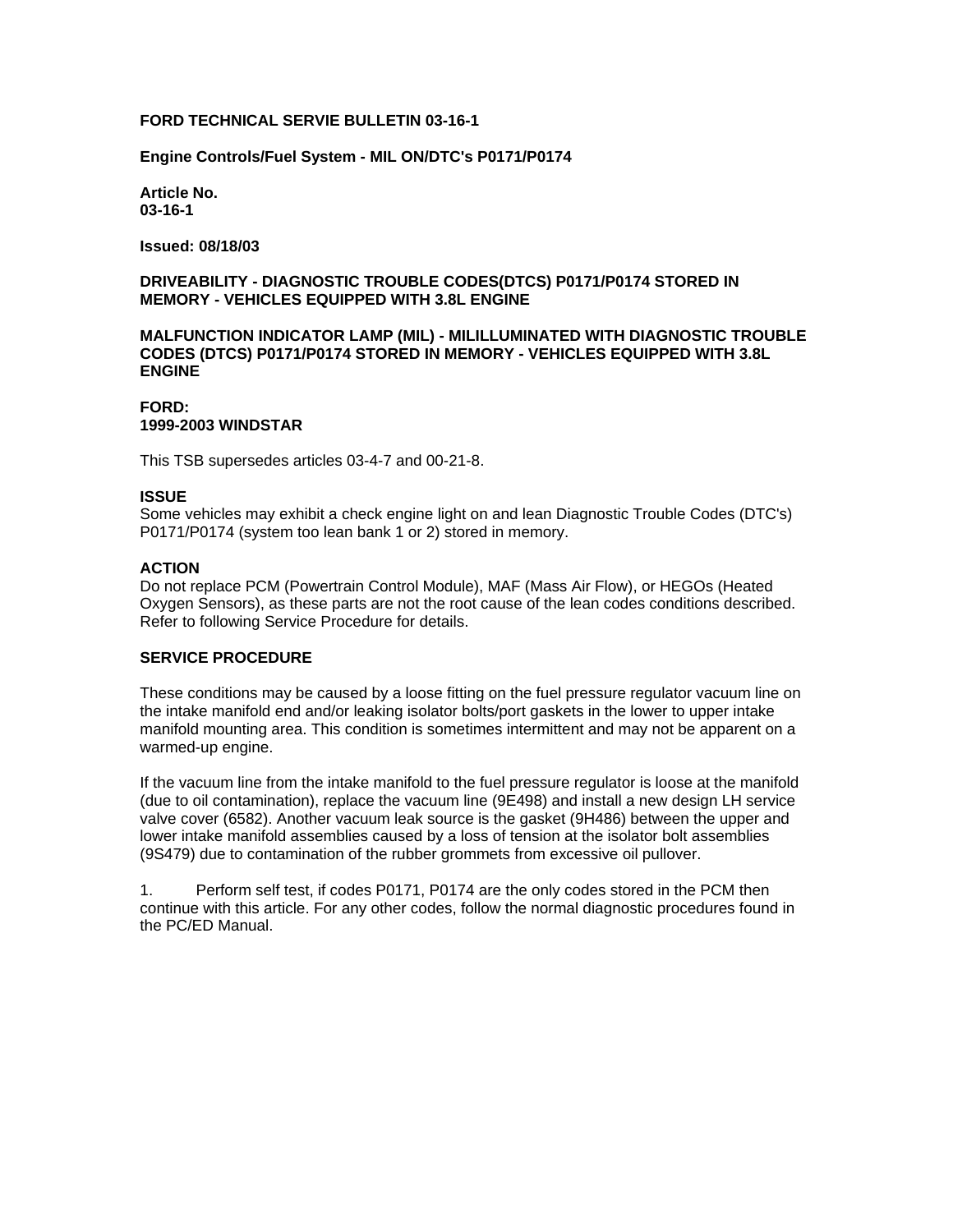| PCM CALIBRATION INFORMATION      |                                    |                  |                                    |                        |                    |                    |                                         |
|----------------------------------|------------------------------------|------------------|------------------------------------|------------------------|--------------------|--------------------|-----------------------------------------|
| <b>Application</b>               | Old Part<br>Number<br>$(-12A650-)$ | Old Tear<br>Tag  | New Part<br>Number<br>$(-12A650-)$ | New<br><b>Tear Tag</b> | Old<br>Calibration | New<br>Calibration | <b>NGS/WDS</b><br>Qualifier             |
| 1999-2000 49S LEV                | XF2F-ME                            | ZHT <sub>2</sub> | YU7Z-EC                            | N/A                    | 9LMA-BEE           | 9LMA-BEE           | <b>WDS B26.2</b><br>Release or<br>Later |
| 1999-2000 Calif.                 | XF2F-HE                            | NQE2             | YU7Z-FC                            | N/A                    | 9LMA-BDE           | 9LMA-BDE           | <b>WDS B26.2</b><br>Release or<br>Later |
| 1999-2000 Calif.<br>ULEV CAT.RED | YF2F-AB                            | FGJ1             | YU7Z-GC                            | N/A                    | 0A31AS0B05         | 0A31AS0B05         | <b>WDS B26.2</b><br>Release or<br>Later |
| 2001 50S ULEV                    | 1F2F-BD                            | UET3             | 1U7Z-DBB                           | NYD1                   | 1A31AS0507         | 1A31AS0512         | <b>WDS B26.2</b><br>Release or<br>Later |
| 2001 50S ULEV<br>(CAT)           | 1F2A-AD                            | TVM3             | 1U7Z-DTA                           | TGA0                   | 1A31NC507          | 1A31NC0510         | <b>WDS B26.2</b><br>Release or<br>Later |
| 2002 50S ULEV                    | 2F2A-AC                            | YUX2             | 2U7Z-AJA                           | JPR0                   | 2A31CA0506         | 2A31CA0506         | <b>WDS B26.2</b><br>Release or<br>Later |
| 2002 ULEV (CAT)                  | 2F2A-DB                            | OOZ1             | 2F2Z-DC                            | OOZ <sub>2</sub>       | 2A31ZC0505         | 2A31ZC0510         | <b>WDS B26.2</b><br>Release or<br>Later |
| 2003 50S ULEV                    | 3F2A-CB                            | DLO <sub>1</sub> | 3F2Z-CB                            | DLQ1                   | 3A31BA0505         | 3A31BA0505         | <b>WDS B26.2</b><br>Release or<br>Later |

2. (ALL 1999-2003). Reprogram the PCM (Powertrain Control Module) with the latest calibration, WDS B26.2 release or later. Do not replace the PCM. Reset the keep alive memory.

3. (1999-2001 ONLY). Inspect the vacuum line from the intake manifold to the fuel pressure regulator for looseness, leaks and/or oil contamination and replace Vacuum Line (XF2Z-9E498- DD) if required.

4. (1999-2000 ONLY). Inspect the LH Valve Cover, it should be a (3F2Z-6582-BA) Install a new LH Valve Cover if required, refer to Workshop Manual Section 303-01 Valve Cover-LH. (Refer to the following NOTE for description of the old style valve cover).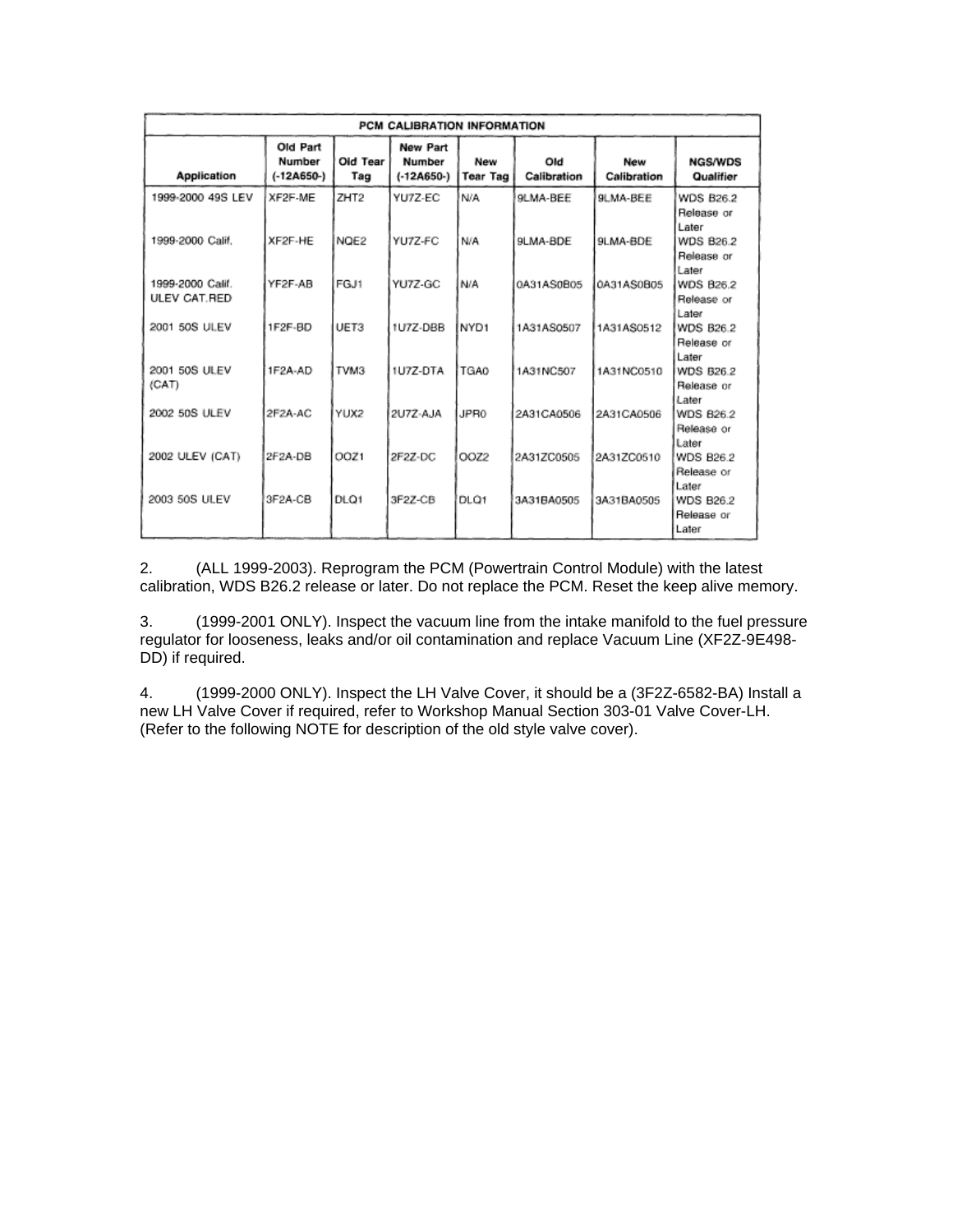

Figure 1

NOTE USING A SHOP LIGHT OR FLASHLIGHT, CHECK THE LH VALVE COVER TO SEE IF IT HAS ALREADY BEEN UPDATED TO THE LATEST LEVEL. REMOVE THE PCV VALVE AND RUBBER GROMMET FROM THE VALVE COVER AND LOOK THROUGH THE HOLE AT THE INTERNAL SHEET METAL BAFFLE. THE OLD STYLE VALVE COVER BAFFLE HAS A 3/16" DIAMETER HOLE IN THE 5:00 O'CLOCK POSITION AS YOU LOOK THROUGH THE PCV HOLE (FIGURE 1). VALVE COVERS FITTING THIS DESCRIPTION MUST BE REPLACED.

5. (ALL 1999-2003). Remove the upper intake and replace only port gaskets (9H486) and isolator bolt assemblies (9S479). The new isolator bolt assemblies use a rubber material that is green in color, do not use the old isolator bolt assemblies with the black rubber material (XF2Z-AA). Do not replace any other intake parts (black plastic or aluminum) or the lower intake gaskets, (9439 and 9A424/425) or the upper intake clamshell gasket (9461). Refer to Workshop Manual Section 303-01, Intake Manifold-Upper.

6. (ALL 1999-2003). While the upper intake manifold is removed, check the Exhaust Gas Recirculation (EGR) orifices that are pressed into each primary port of the lower intake manifold. If any of the orifices are plugged with soot, clean and unplug them with a pick and solvent.

CAUTION DO NOT USE SMOKE DETECTION, PROPANE GAS, OR CARB CLEANER TO TEST FOR VACUUM LEAKS. (CARB OR BRAKE CLEANER MAY CAUSE INTAKE MANIFOLD RUNNER CONTROL (IMRC) BEARING FAILURE). SOME LEAKAGE FROM THE IDLE AIR CONTROL (IAC) OR EGR VALVE AND IMRC SEALS IS NORMAL. DO NOT REPLACE THESE PARTS, ESPECIALLY THE LOWER ALUMINUM INTAKE MANIFOLD.

NOTE THIS CONDITION COULD ALSO BE DUE TO WARM AMBIENT TEMPERATURES AND THE USE OF WINTER GRADE FUELS WHICH HAVE VERY HIGH VOLATILITY AND MAY BOIL IN THE FUEL LINES (VAPOR LOCK) DURING A SHORT HOT SOAK. OXYGENATED FUELS WILL AGGRAVATE THIS CONDITION. IF NON-OXYGENATED FUEL IS NOT AVAILABLE, USE MID/HIGH OCTANE FUELS WHICH HAVE LOWER VOLATILITY AND MAY HELP ALLEVIATE THE CONDITION.